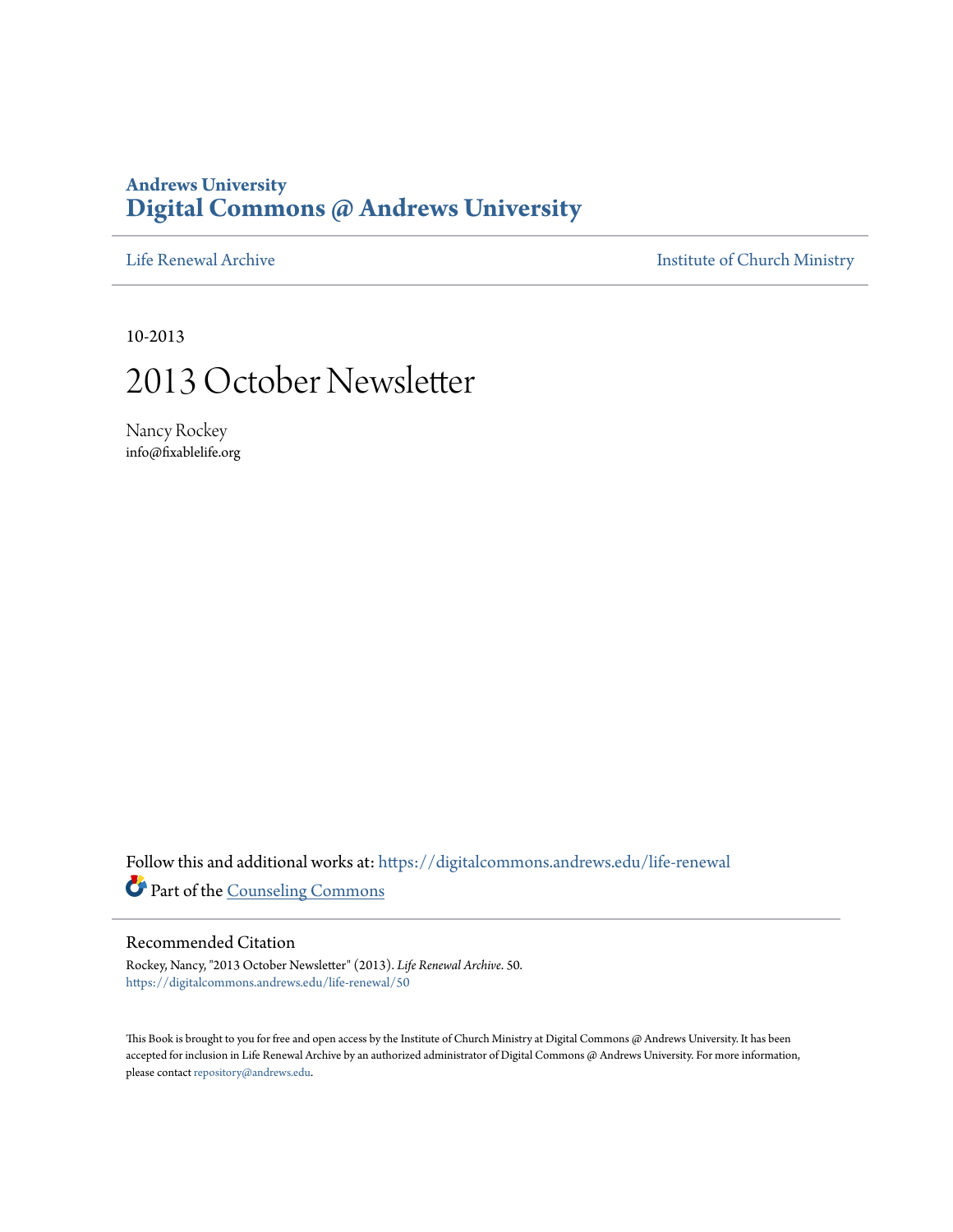



To be sure, Fall is my favorite time of year! Having grown up in New England, where fall colors are brilliant, and trips to the orchard for crisp apples and Vermont cheese, bring delightful memories and even a wish for a repeat performance. There's just something extremely enchanting about a high, deep blue sky, punctuated by bright leaves of varying hues, that is a foretaste of heaven to me!

But by the title of this article, you can no doubt detect an alternate meaning. The words "fall" or "falling" do have different connotations, depending on the context. Let's look at them. First of all there's falling, such as in careening down a set of stairs, tripping over an unseen object and landing uncomfortably, possibly causing

bruises, pain and worse yet, broken bones. There's the expression, "Falling in Love," which I did in the "fall" of 1964 and have every day of my life since – with the same, dear man. Spiritually speaking, there's a "Fall from Grace," when one turns their back to God and turns toward pleasing self – one's own desires and plans coming before His or anyone else's. That is one "fall" that no one wants, but most do not know how to avoid.

Then there's the famous "Fall Cleaning," which if you are an oldfashioned New Englander, even displaced to the Southwest, you want to do. It means washing windows, inside and out, changing spring and summer curtains and bedspreads for heavier Fall and Winter ones, reorganizing closets and drawers, and making sure that your summer stuff is put away and your sweaters, turtlenecks and heavier slacks and dresses are easily accessible. And there are some outside chores as well, but I'll have to admit that I leave the cushions on our outdoor chairs just as long as I can. You see, this mountain air is so crisp and

fresh, that I like to sit out until the snow flies!

This year however, I really took a tumble into my favorite time of year! It wasn't one that landed me on the ground or floor, but landed me in the hospital instead. I had been experiencing chest and upper back discomfort for some time, but like most other nurses, even though they should know better, I had excuses for the pain. 'Oh, it's just the leftovers from my shoulder surgery and that incident with our "stout" Schnauzer, Missy, when she was determined to get into the front seat of the car rather than the back, where I was trying to put her. She braced herself against the back door frame, and then jumped out of my

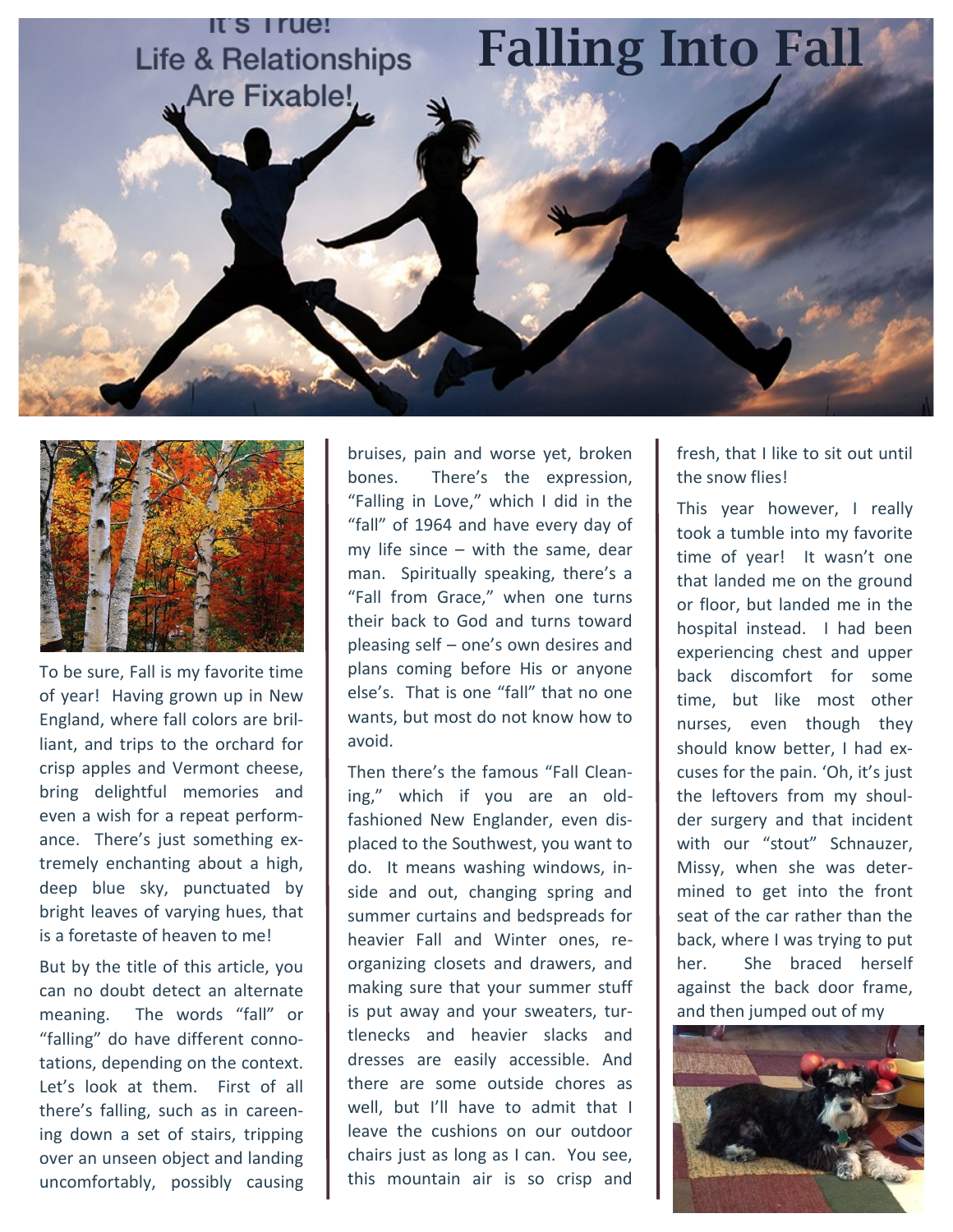arm, sending me into excruciating pain in my left arm. With help, I got her into the back seat, but the pain in my arm lasted nearly two hours of the eight hour drive home, and was only relieved partially by a left-over pain pill from my right shoulder surgery. It has bothered me ever since. Seems like a twisted and contracted muscle has trapped a nerve there. So you see, between both the surgery and the doggy event, I had a great excuse (cover-up) for the chest and upper back discomfort.

After several weeks of feeling like I had a five pound sack of flour on my chest however, I called my doc to make an appointment. The nurse, who I know quite well, asked, "What's wrong, Nancy?" "Oh I have just been having some pressure in my chest and want Dr. Mary to check it out," I answered. She loudly protested with, "No! You go right to the Emergency Room!" "Aw, Ruth, I just need to see the doc. Can't you give me an appointment?" "Wait," she said, "Here comes the doc out of a room now." There were a few seconds of silence, and she came back to the phone to repeat her previous order, adding that the Doctor had said so.

A phone call to our daughter, Manager of ICU at the hospital, and a quick shower later, and Ron was driving me to town. I was met by my daughter and an entourage of ER workers, and had five nurses working on me instantly. Well, five hours later, I had two normal ECG's and two normal sets of blood enzymes, so they let me go home with instructions to call Dr. Mary first thing in the morning.

When Ruth answered the phone that Wednesday morning, she informed me that I was scheduled for a Stress Test on Friday at 11:30 AM, and was to be there – no excuses! Well, that was my Waterloo! I flunked it royally! Out of 6 phases, I flunked in Phase One! The Internist who always attends Stress Tests here, hollered "STOP!" and the staff helped me to a chair. "Nancy, you have Coronary Disease. Sara, get her to Albuquerque immediately. Go to the New Mexico Heart Hospital Emergency Room, and we'll give you her records from here to take with you!" To say that I panicked is putting it mildly! So off we went, Ron, Sara and me.

I was admitted at the Heart Hospital in Albuquerque, and before I knew what was happening, there were numerous interviews, blood tests and others, and I was in a bed and told that the next day I would have an Echocardiogram and a Cardiac Catheterization. I remembered just enough from my nursing years to be apprehensive, to say the least! Sweet Sara kept reminding me of the modern medical advancements, and Ron would comfort me by saying that I was in the best hands there are – God's. What I would have done without the two of them, I do not know.

Friday night was NPO after midnight (nothing by mouth) and around 12:30 or 1 PM, I was being wheeled for both tests. I don't recall being as cold as I felt on that hard operating table since I was in early pregnancy for Sara. The doctor was kind and thorough, as he explained the procedure. As I laid there, I signed the consent, shaking from the cold, and maybe a tiny bit from fright. I was hooked up to monitors, shaved and prepped with a green anti-bacterial scrub, and they were off and running. I glanced to a huge monitor to my left, and there was my heart  $-$  in full color, just a pumping away. I couldn't believe that while my heart was doing its thing, I could watch it. The tears began to pour and down into my ear, so I chose to turn my gaze away from the screen, as the catheter was inserted into my right wrist..

"Help me Jesus! Guide the nurses and this experienced surgeon, and please give me peace," I prayed quietly. The procedure had begun, and I was as still as possible, relaxing in God's arms, un $til...$  Oh my, the pain was far beyond even those 2nd and 3rd degree burns I suffered thirty years ago. "Doc," I almost whispered, am I supposed to be having horrible chest pain?" "Nancy, I am sorry, but this pain will last another 15-20 minutes and then it'll be over. Hang in there, OK?"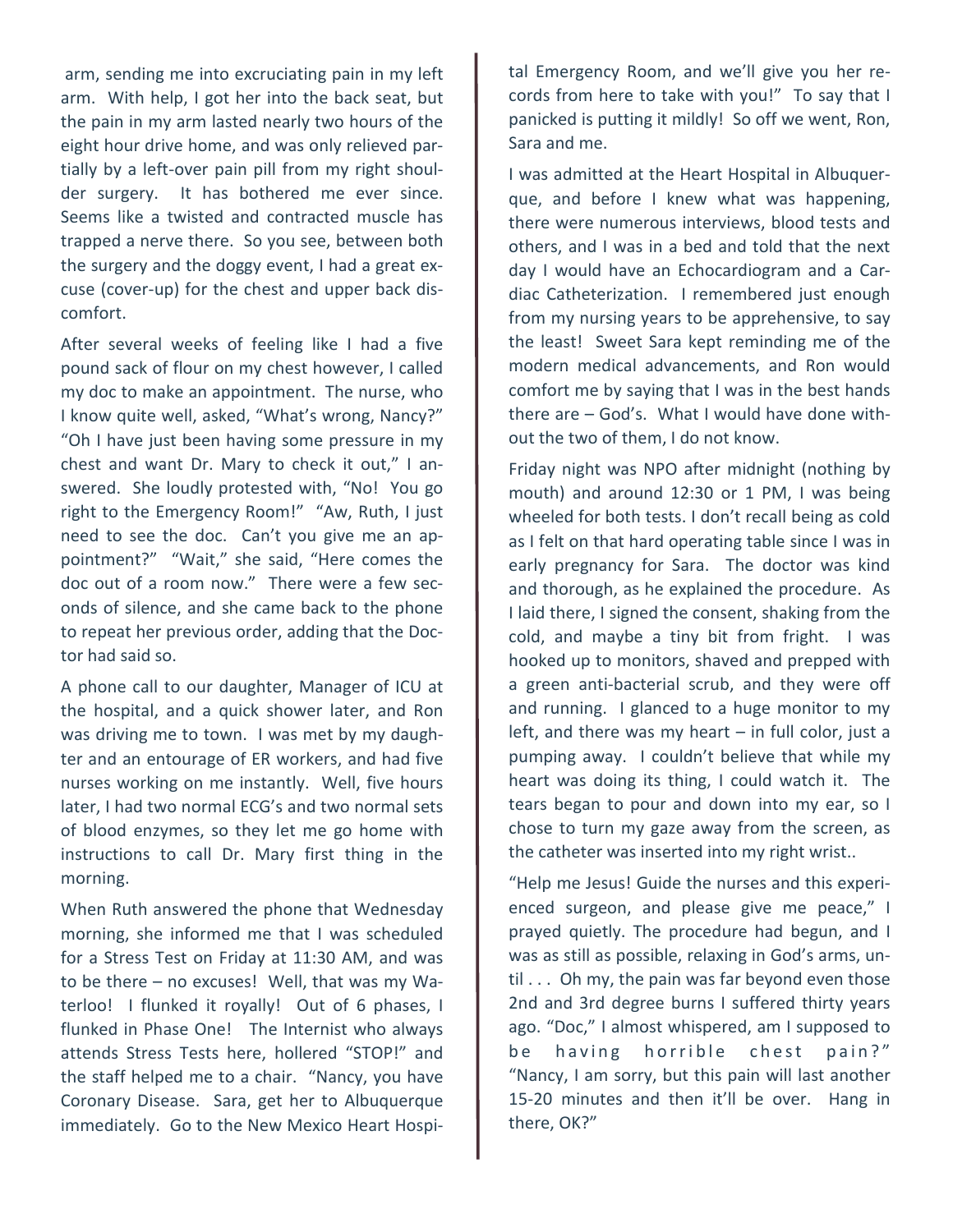

A fleeting thought came to me; 'Will the pain be gone because the proceoronary dure is over or because I am dead?' Oh well, a great time

for a conversation with God!

"Lord, I want to thank you for a wonderful life! (Even now as I type, the tears obstruct my vision of the keys and screen on my laptop) Thank you for a Savior who gave up all He was so that I could have these 70 years of life and love. Thank you for my precious Ron, who you gave me and who you commissioned for a ministry that has filled us with joy. Thank you for the miracle conception and birth of our firstborn, Sara. What a blessing to us and now to her family and all of her patients. Thank you for our Naomi, who I would rather have given birth to and was willing to die in the process, to see that Sara was not left as an only child. "Our pleasantness" – as her name means, is loved and adored by her husband and children and by her employer and all her clients. Thank you for Christopher our first-born grandson. What a life transformed and a blessing he is to all of his family and customers! Thank you for sweet Joshua, Naomi's boy. Thank you for the plan you have for his life and for his willingness to follow it. And then there's sweet Abby – our songbird. Thank you for giving her the voice of an angel, and for her determination to pursue a musical career, that we pray she will use to bless Your Name. There's vivacious Hannah, who has been a little nurse since she was a toddler. I can hardly believe that she will be generation four of nurses in our family. And there's Bobby – please bless him with your presence in His heart. As only you can do, Lord, prick his conscience by your Holy Spirit, that he will be able to overcome the wounds he's experienced and the results of them in his life. And thank you Lord, that you have blessed our girls with great husbands! Sara seems to have married my Dad – her Bumpa. They even look alike. And Naomi seems to have married

Ron, and both she and her Bob recognize it! And how wonderful, that in a few months, Bob and Naomi will move to where we are, and we'll all be together in the same neighborhood. What fun times are ahead for us all, should I live to enjoy them. I am assured that in either case, they will tenderly watch over Ron.

And Lord, thank you for the calling you placed on our lives – Ron and me. Through the years, there has been no greater thrill than seeing men and women receive the knowledge for positive change, and then get busy doing the required work, as they rely on Your power and strength for the process. Should I live, you will have continued work for us to do, but probably at a slower, less stressful pace.

"Well Nancy, we are done. We can take you back to your room now. Just slide over on to this gurney and we'll get you to a warmer place," the doctor said. I felt nearly paralyzed from over an hour on that cold slab, so moving my legs and arms was a challenge, but with their help, it was accomplished. And I was taken back to my room, to my Sweetheart, and to our beautiful daughter. Out the window, I could see the deep blue autumn sky, and was assured that I still had work to do for God and for mankind, and that I would still be able to enjoy those Honey Crisp apples this very "Fall" season. My cholesterol is low, so the problem in my heart (2 strictures and a clot) was stress related.

I continue to experience the famous Ah-ha's that recovery brings, and thank you Lord, for that process. I can't imagine where the internal stress would have taken me a long time ago without healing. I shall continue, 2 stents and all, and so will Ron, Parkinson's and all, to pursue our passion, our calling. God gave it and He has not removed it, just is giving it a new look. You might want to read the new "Free At Last" book – just out, so that you can see how unresolved early wounds can set you on a self-destructive path – emotionally, relationally and physically. It has fascinating stories of men and women whose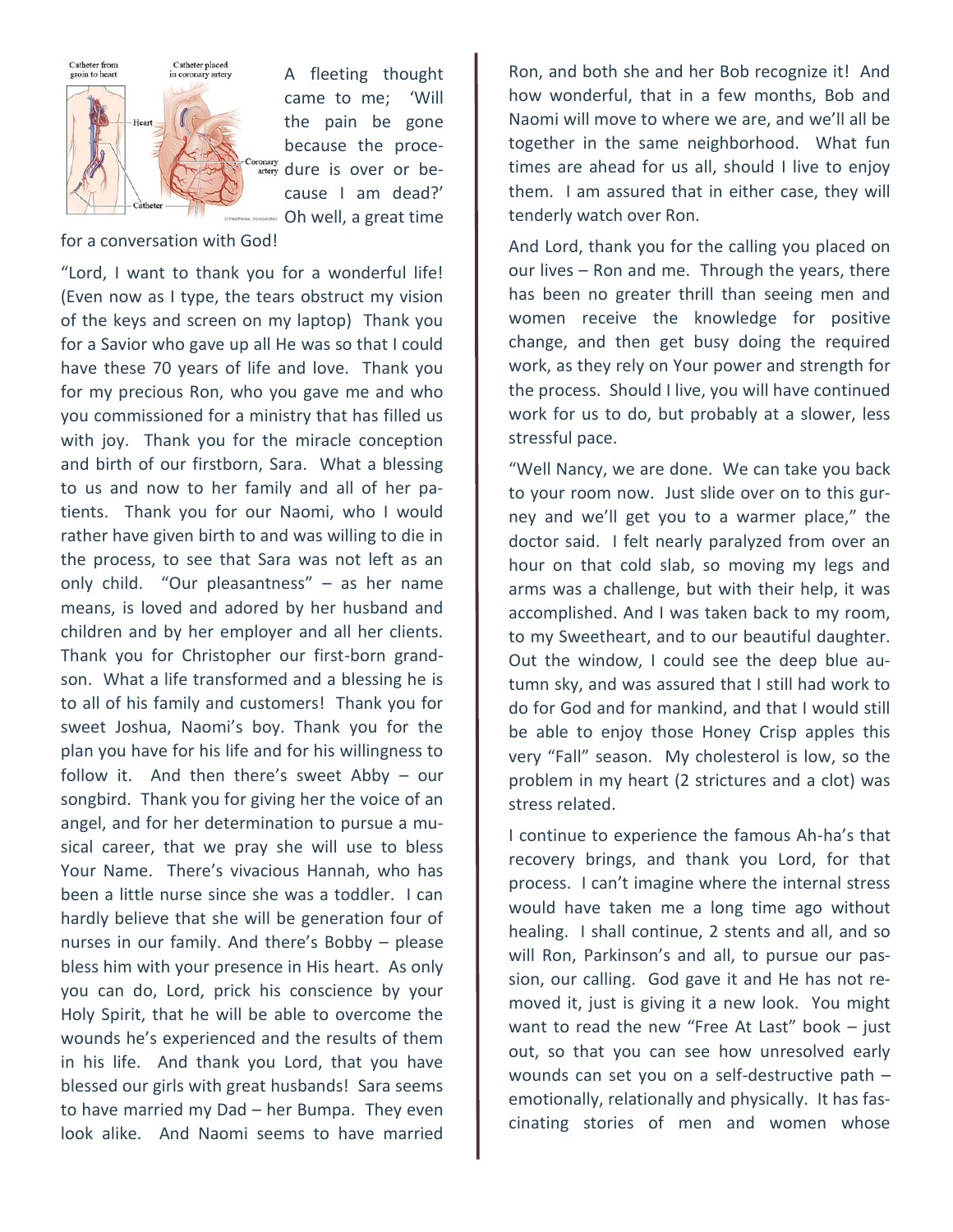wounds have taken them into criminal behaviors. Think about it for Christmas gifts to folk you love and care for.

And pray for us, will you? This fall, and for springs and falls to come, we hope, by God's grace, to keep on, keeping on! God bless you as you revel in the Autumn beauty and determine to continue on your recovery path! May your "fall" be one with apples, winter squash and pumpkin, not of the physical or emotional or spiritually falling type!



### **Recovery Groups in Progress**

**El Paso, Texas –** Anglican Church

**Nanaimo, Vancouver –** Prison

**Denver Area, Colorado**

**Ruidoso, New Mexico** Beginning Nov

**Cheyenne, Wyoming**

**Portland, Oregon** - **Beginning Oct. 10** - Men's and Women's Groups. **Informational meeting, Oct. 3**,For more info or location, contact Audrey 503- 957-0809 or Paul 580-889-0232

**St. Clements Church, El Paso, TX -** started Sept 4 - 5 women's groups (6/group) & 1 men's group (9). Studying "Binding the Wounds" Hilda

#### **FACILITATORS!!!**

**PLEASE** . . . If you have a group of *Binding the Wounds, The Journey, Journey to Nai, Heart Connection* or *Created for Success* in progress, please e-mail us with your name, place of classes, and when you started. If we have the information, we can post it on the website and in our newsletters.

Oh, by the way, have you ever had Pumpkin Pancakes? Michelle makes the BEST at the Log Cabin Restaurant here in our town! Better try 'em some day.



 **Pumpkin Pancakes** – Michelle's needs no butter, no syrup. Just a dab of whipped cream with nutmeg! YUM!

#### **Schedule**

**Oct 5&6 - "Why?" Seminar** LaGrange Adventist Memorial Hospital, 5101 S. Willow Springs Road, LaGrange, Ill

**Saturday:** 2:30 - 6:30 PM **Sunday:** 10 AM - 5:30 PM Info and Reservations – (630) 277-3244

#### **November 2013**

Local Women's Group - TH evenings Local Men's Group - TH evenings Writing Book #2 in Shadow Series

#### **December 2013**

Men's & Women's Groups - TH Writing Book #3 in Shadow Series Video Taping

**Because It Is Fixable** 

**We are SURE that there are many more in progress, but to publish them, we have to be informed of where and when.**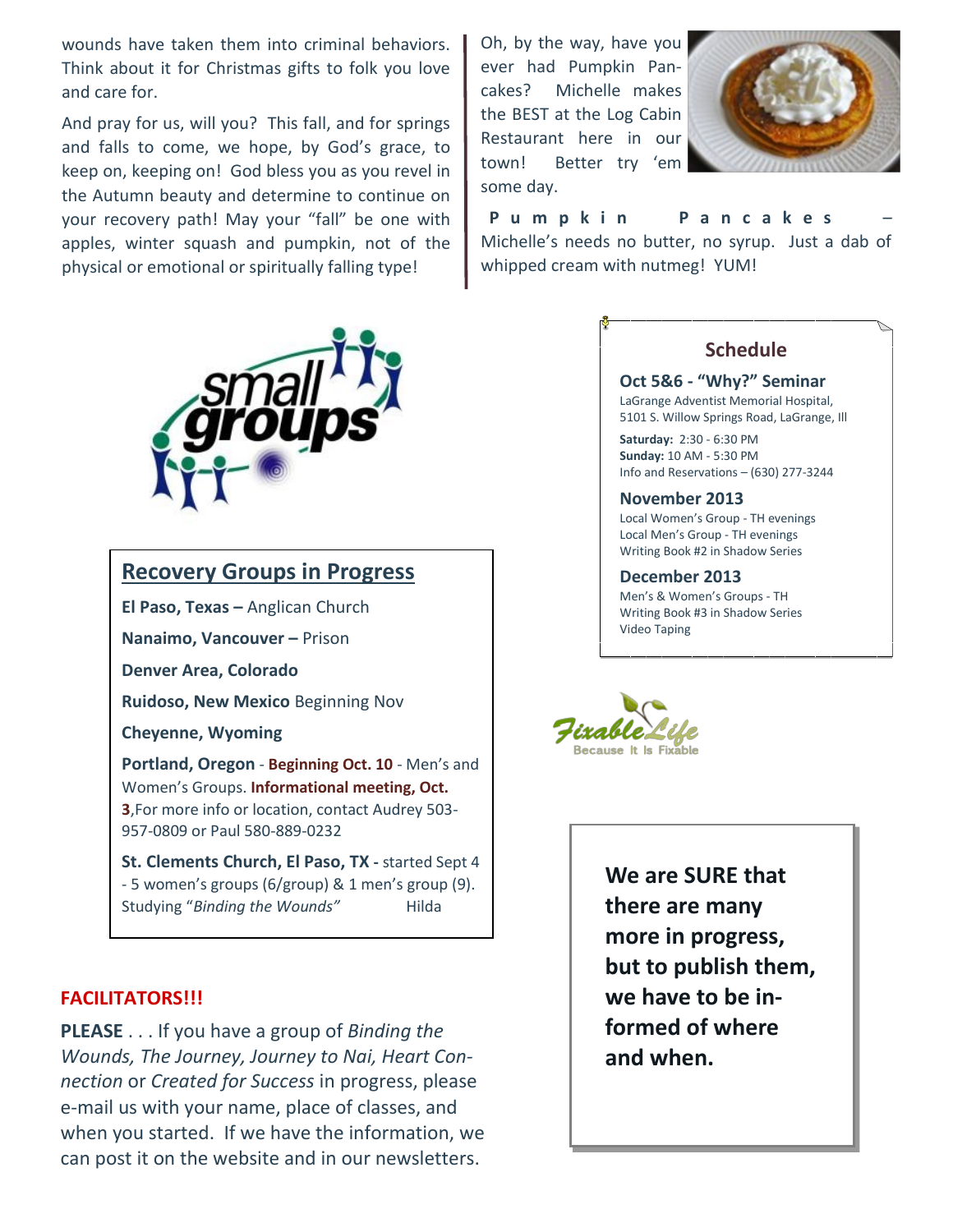

Get an Early Start on Christmas Gifts This Year!

**Fixable Life Inc. has quite a supply of thoughtful and helpful items for your family and friends. Starting early is smart so you don't have to worry about the Holiday Mailing Rush!** 





## **www.FixableLife.com**





Science Reveals the Secrets of True Intimacy – a book for engaged or married couples and offers the tools for intimacy

Workbook available - very good for small groups.

Book & 2 wkbks - **\$26.95 on sale**

Book only - specials above apply.





**CONNECTING THE DOTS:** The finest seminar that Rockeys ever taught. Eleven (11) sessions, with animated graphics and full explanations. Available by sessions or in a whole package – online. **See website for pricing.**

**More specials on pg. 6…..**